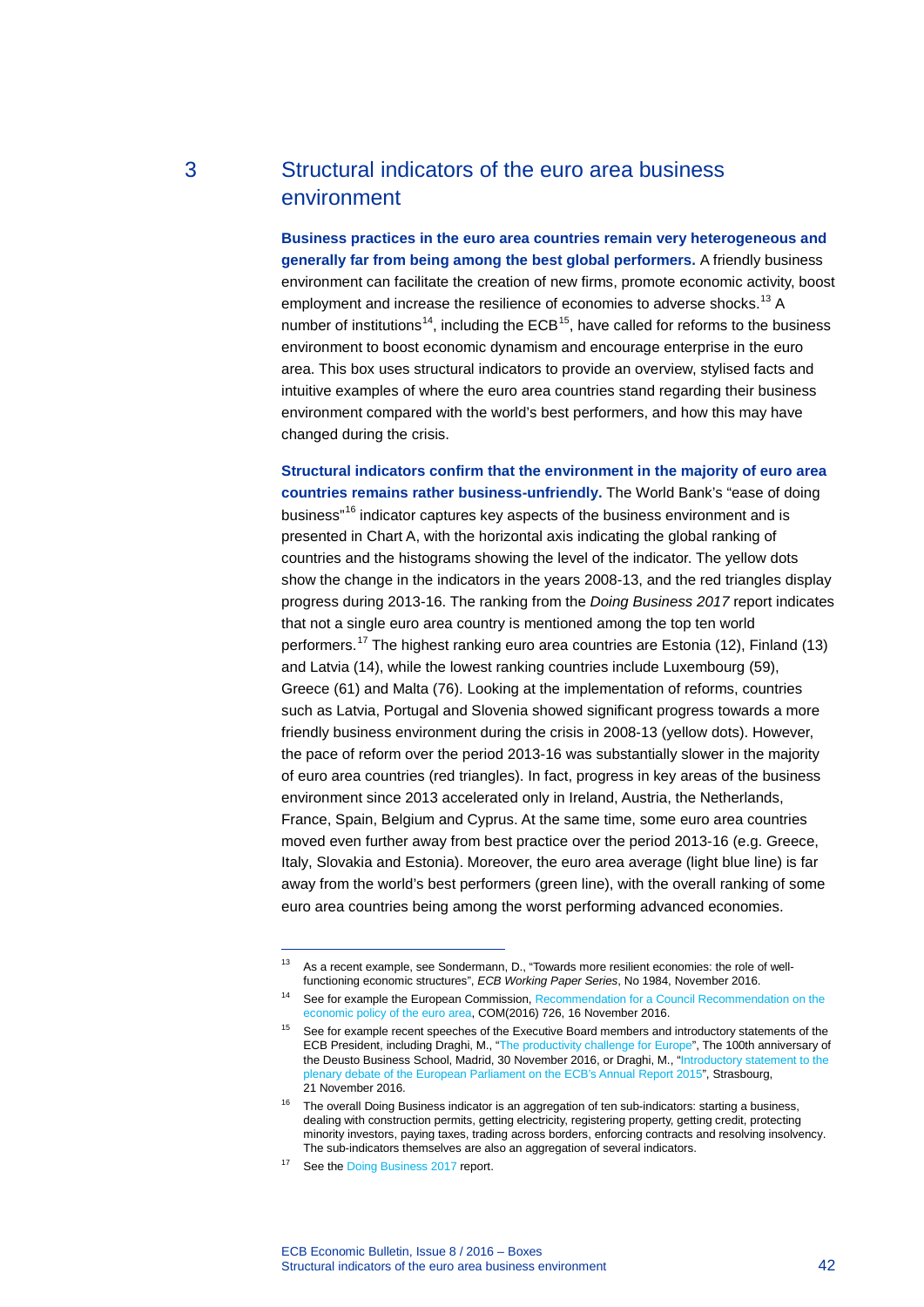## **Chart A**

-

#### Overall "ease of doing business" ranking

(distance to frontier (left-hand scale); implementation of reform (right-hand scale))



Sources: World Bank, Doing Business and ECB calculations.<br>Notes: The left-hand scale depicts the distance to frontier (DTF). The higher the value, the closer the country is to the frontier (frontier = 100). As a measure of the reforms implemented, the right-hand scale shows the change in the DTF over the periods 2008-13 (yellow dots) and 2013-16 (red triangles). A positive (negative) change in the implementation of reform means a country is moving closer to (further away from) the frontier. The number on the horizontal axis stands for the current world ranking of the country. No value is available for MT for 2008.

**The majority of euro area countries also remain far from the competitiveness**  frontier (see Chart B). This is confirmed by the Global Competitiveness Index<sup>[18](#page-1-0)</sup>. which suggests that many euro area countries still face substantial competitiveness issues. Whereas the Netherlands, Germany and Finland score among the top ten of the world's most competitive economies, a number of euro area countries still rank among the least competitive advanced economies in the world. According to the index, competitiveness deteriorated over the period 2008 to 2013 in a number of countries (e.g. France, Spain, Slovenia, Slovakia, Cyprus and Greece), but improved somewhat between 2013 and 2016<sup>[19](#page-1-1)</sup> in a majority of euro area countries, with the exception of Finland and Cyprus. Given the low total factor productivity (TFP) growth over the past 20 years in the euro area, combined with a poor outlook for future productivity growth, a major improvement towards more competitive structures<sup>[20](#page-1-2)</sup> is crucial for catching up with the most competitive economies.

<span id="page-1-0"></span><sup>&</sup>lt;sup>18</sup> The Global Competitiveness Index assesses the competitiveness landscape of 138 economies on a scale of 1 (worst) to 7 (best), providing insight into the drivers of their productivity and prosperity. The index integrates more than 100 variables, combining the macroeconomic and micro/business aspects of competitiveness into a single index. Moreover, the overall indicator is an aggregation from 12 pillars (sub-indicators), but in this box only the aggregate indicator is reported.

<span id="page-1-1"></span><sup>&</sup>lt;sup>19</sup> It should be noted that the Global Competitiveness Index corrects for the GDP per capita effect. Therefore, countries with higher GDP per capita are expected to have, on average, a more competitive environment, hence the economic recovery helps countries achieve a higher score for the indicator.

<span id="page-1-2"></span><sup>&</sup>lt;sup>20</sup> See also "Increasing resilience and long-term growth: the importance of sound institutions and economic structures for euro area countries and EMU", *Economic Bulletin,* ECB, Issue 5, 2016.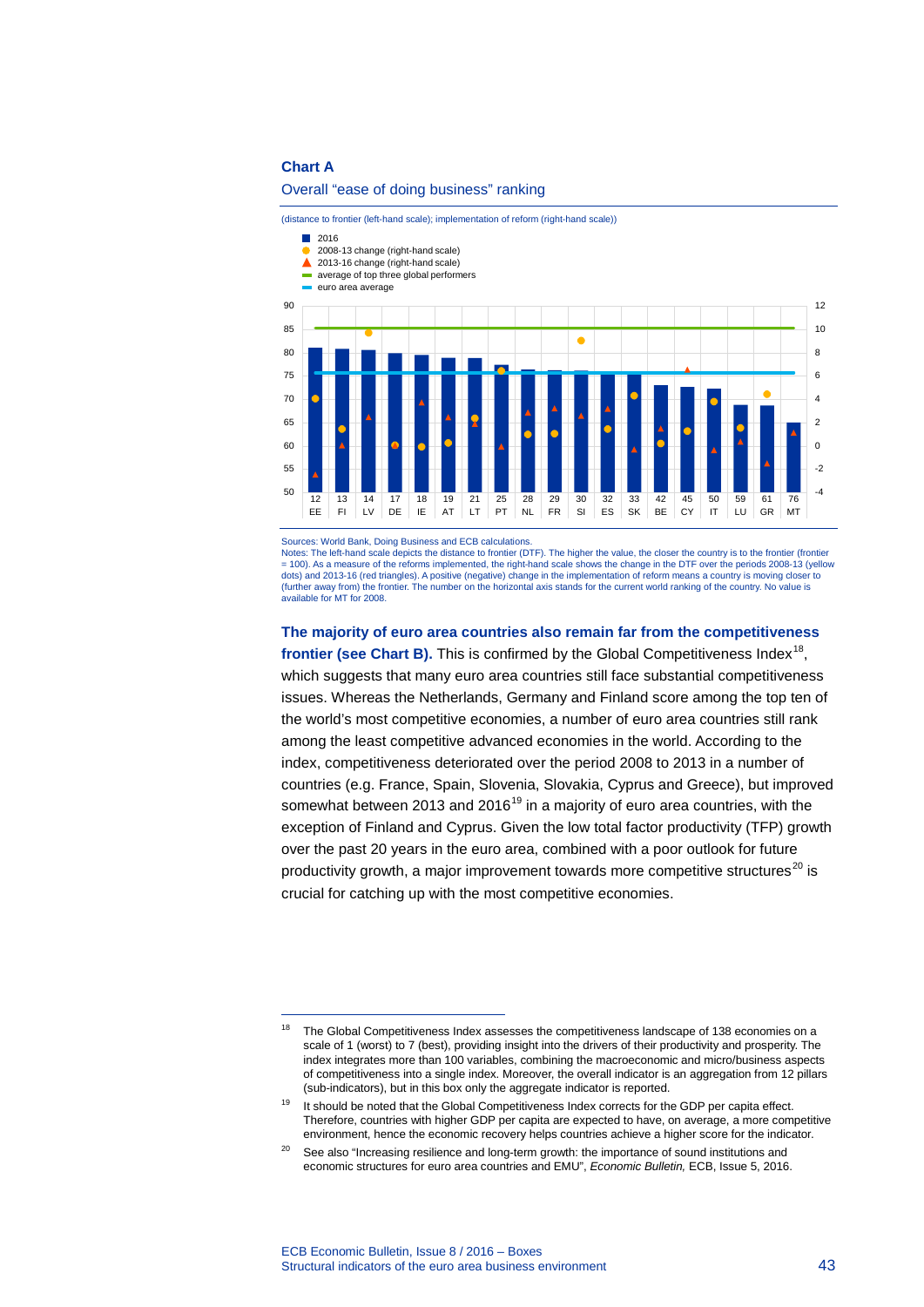## **Chart B**

#### Overall "Global Competitiveness Index"

(index (left-hand scale); implementation of reforms (right-hand scale))

#### $12016$

- 2008-13 change (right-hand scale)
- ▲ 2013-16 change (right-hand scale)
- average of top three global performers
- euro area average



Sources: World Economic Forum and ECB calculations.

Notes: On the left-hand scale, higher values imply greater competitiveness. As a measure of the reforms implemented, the right-hand scale shows the change in the index over the periods 2008-13 (yellow dots) and 2013-16 (red triangles). A positive (negative) change in the implementation of reform greater (less) than zero means a country performed better (worse) at the end of the phase with respect<br>to the starting point. The number on the horizontal axis stands for the current world r

**Sub-components of the Doing Business indicator – such as "enforcing contracts" – confirm that the gap between the best performers and the euro area countries is substantial.** Lengthy court proceedings and difficulties in enforcing contracts $^{21}$  $^{21}$  $^{21}$  may be signs of limitations in a country's legal system. Such limitations can, for example, discourage investors or reduce access to external financing that firms may need. It is therefore a source of concern that it takes more than 600 days on average to enforce a contract in the euro area but only about 250 days in the best performing countries across the globe (see Chart C). Indeed, it still takes more than three years to enforce a contract in Greece, Slovenia, Italy and Cyprus, even though some progress after 2008 can be observed in Slovenia and Italy. However, their reform efforts are still not commensurate with what is required to align them closer to the world's best performers. By contrast, it takes about a year to enforce a contract in Luxembourg, Lithuania and Finland.

-

<span id="page-2-0"></span><sup>&</sup>lt;sup>21</sup> For a detailed review of the literature in this area, see Aboal, D., Noya, N. and Rius, A., "Contract [Enforcement and Investment: A Systematic Review of the Evidence"](http://www.sciencedirect.com/science/article/pii/S0305750X14001612), *World Development*, Vol. 64, pp. 322–338, 2014, December.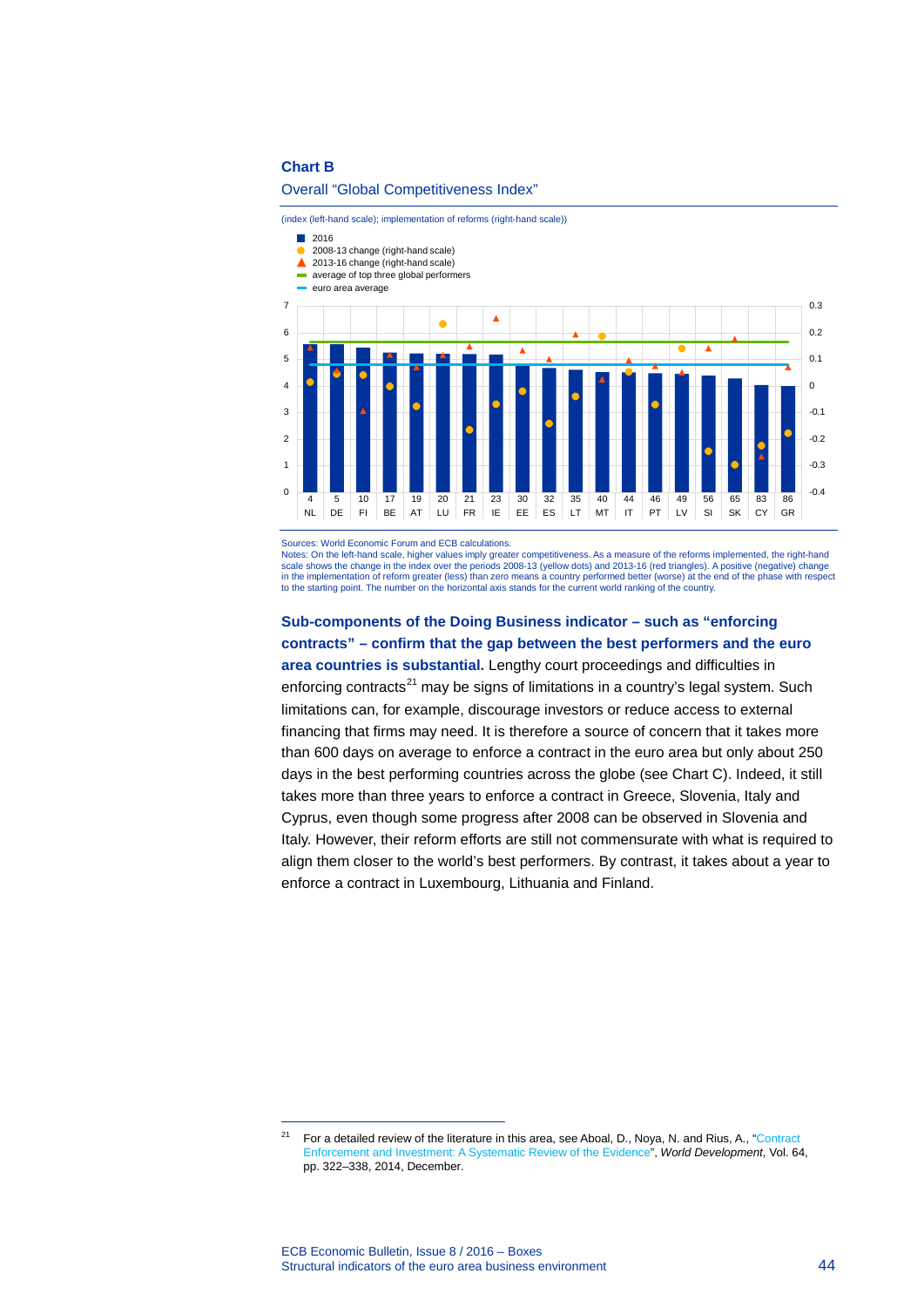# **Chart C**

# "Number of days to enforce contracts" indicator

(enforcing contracts: time (days) (left-hand scale); implementation of reform (right-hand scale))



Sources: World Bank, Doing Business (enforcing contracts time component) and ECB calculations.

Notes: In the left-hand scale, the higher the value, the more costly it is to enforce a contract as measured by time. As a measure of the reforms implemented, the right-hand scale shows the changes in the number of days needed to enforce a contract over the periods 2008-13 (yellow dots) and 2013-16 (red triangles). A change in the implementation of reform greater (less) than zero means a country<br>is moving closer to (further away from) best practice. The number below the chart stands No value is available for MT for 2008.

# **Five procedures need to be undertaken to open a business in the euro area, which amounts to far more red tape in comparison with the world's best performers (see Chart D).** This figure varies, from three procedures (in Belgium, Estonia, Finland and Ireland) to nine (Germany and Malta), whereas the global best

performer requires only one. Apart from Greece, a large majority of euro area countries made little effort to cut red tape. Stringent bureaucracy and burdensome regulations make it harder for firms to allocate resources efficiently and can often signal that the public administration is unwieldy.<sup>[22](#page-3-0)</sup>

-

<span id="page-3-0"></span><sup>&</sup>lt;sup>22</sup> See, for example, [Gust,](http://www.sciencedirect.com/science/article/pii/S0927537103000551) C., and [Marquez,](http://www.sciencedirect.com/science/article/pii/S0927537103000551) J., "International comparisons of productivity growth: the role [of information technology and regulatory practices"](http://www.sciencedirect.com/science/article/pii/S0927537103000551), *Labour Economics*, Vol. [11, Issue 1,](http://www.sciencedirect.com/science/journal/09275371/11/1) pp. 33-58, 2004, February.